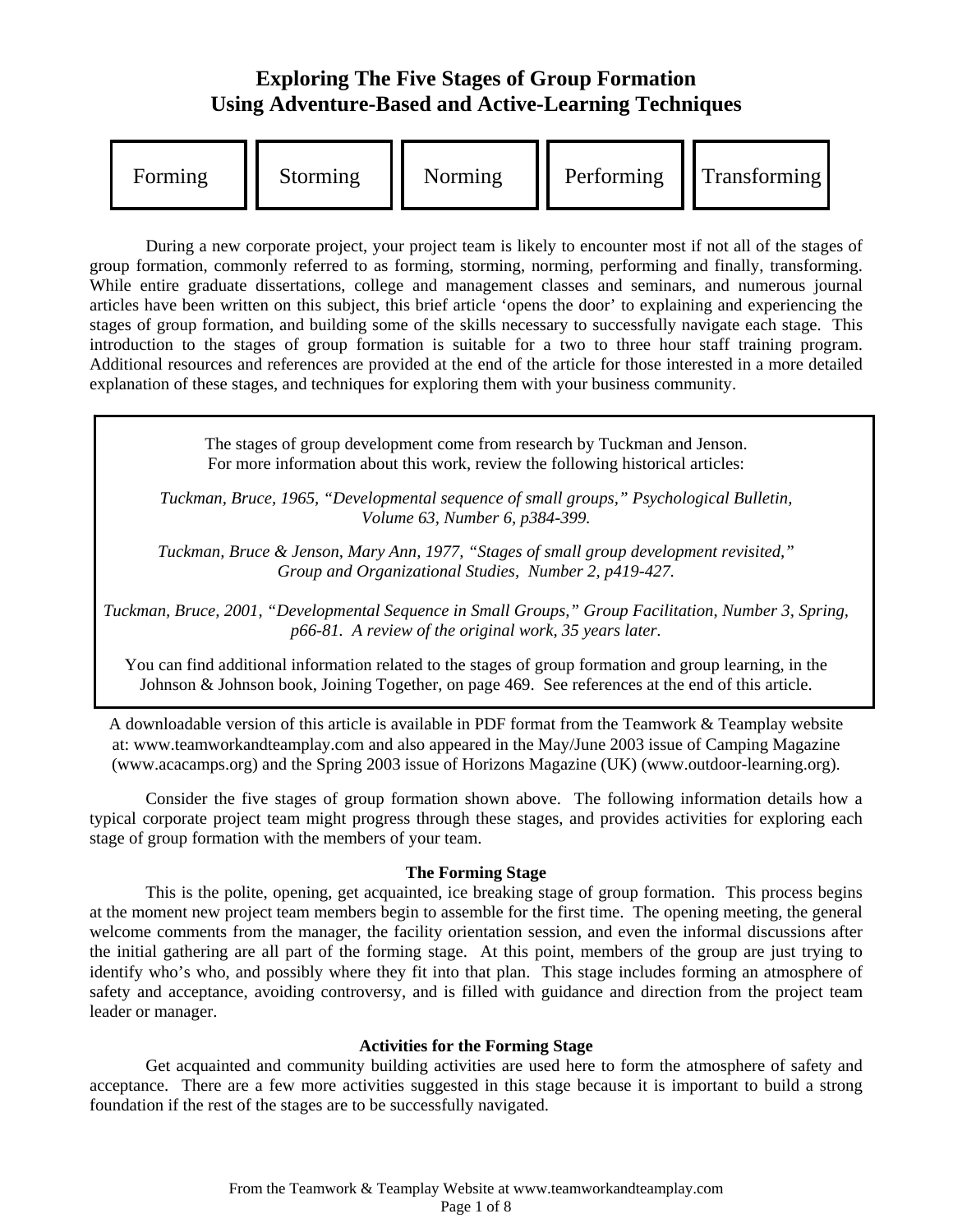### **Believe it or Knot**

 Thanks to Mike Anderson of Learning Works for this excellent get acquainted activity. With the entire group holding a Raccoon Circle (a 15 foot long section of tubular climbing webbing tied with a knot, or, if webbing is not available, a 15 foot long rope knotted to form a circle), the knot is used as a pointer to identify the person talking. Begin by passing the knot to the right around the group. Someone in the group says "Stop!" the knot stops, and the person nearest to it has the opportunity to disclose some interesting fact about themselves, such as, "I can write computer programs in 4 different languages!" It is now the discussion and responsibility of the rest of the participants to decide whether they believe that this information is true or false. After some discussion, the group gives their opinion of the validity or falseness of the disclosure, and the person providing the comment can tell the real story. After a person has revealed the true nature of their comments (true or false), they say "left" or "right" and then "Stop!" and a new person has the opportunity to disclose something interesting or unusual to the group.

 The level of disclosure to the group is often a measure of the closeness, unity and respect within the group. For example, a disclosure such as, "I have been with this company for 3 years," is a lower level of disclosure than "I need to be better at my job for this project to succeed." Depending on the group setting, and the purpose of this activity for your group, different levels of information or disclosure are appropriate. As the group becomes more unified, this activity can bring out greater disclosure between members of the project team ("I'm not sure if I have enough resources to complete my part of the project on time.")

### **Commonalities**

 Begin with partners for this activity. This conversational activity has the goal of identifying unique and sometimes unusual events, activities and life experiences that we have in common with other members of our group. The two partners need to identify three unique items that they have in common. Encourage participants to dig deep for these items. For example, they may discover that they both like dogs, but under closer examination, they may also discover that they like the same breed of dog. Additionally, they may discover that they both enjoy reading, but by digging a bit deeper, they may discover that they have read the same book in the past 6 months or perhaps enjoy the same author.

 After identifying three attributes that they have in common, these two partners raise their hands, and find another group of two ready to form a group of four. Now the challenge is to identify 2 items that they have in common. Again, look deep, and no fair using any of the attributes already identified.

 Finally, after this group of four finds out what they have in common, they raise their hands and join another group of four, for a total of eight. The goal for these eight is to find ONE unusual event, interest or activity that they have in common. Have each of these groups of eight tell the other groups what they have in common. Again, the more unique and unusual, the better (or at least the more interesting!)

### **Which Side of the Road are You On?**

 Possibly one of the greatest needs within a group is to identify what unites the members of the group. To this end, the goal here is to identify some commonalities shared by various members of the group. In this case, the more job related, the better.

 Which Side of the Road are You On requires a central gathering place, and two boundary lines, which can be made using masking tape, string, rope, a hallway or sidewalk. Have participants begin by 'standing in the middle of the road.' As the first company truck comes barreling down the road, loaded with information for your project, team members must decide which side of the road they should be on. Some of the following decisions are fairly easy and the information content doesn't have severe consequences. Others may make or break the entire project. After choosing sides, give project team members a minute to see who is on the same side of the road with them, and to discuss why they chose this particular side.

| PC.                   |        | Macintosh        |
|-----------------------|--------|------------------|
| Loud                  |        | Quiet            |
| Running               | the    | Walking          |
| Save Money            | middle | Spend Money      |
| <b>Fixed Schedule</b> | of the | Flex Time        |
| <b>Sky Diving</b>     | road   | Deep Sea Diving  |
| Problem Solver        |        | Problem Maker    |
| Hamburgers or Hotdogs |        | Chicken or Salad |
|                       |        |                  |

From the Teamwork & Teamplay Website at www.teamworkandteamplay.com Page 2 of 8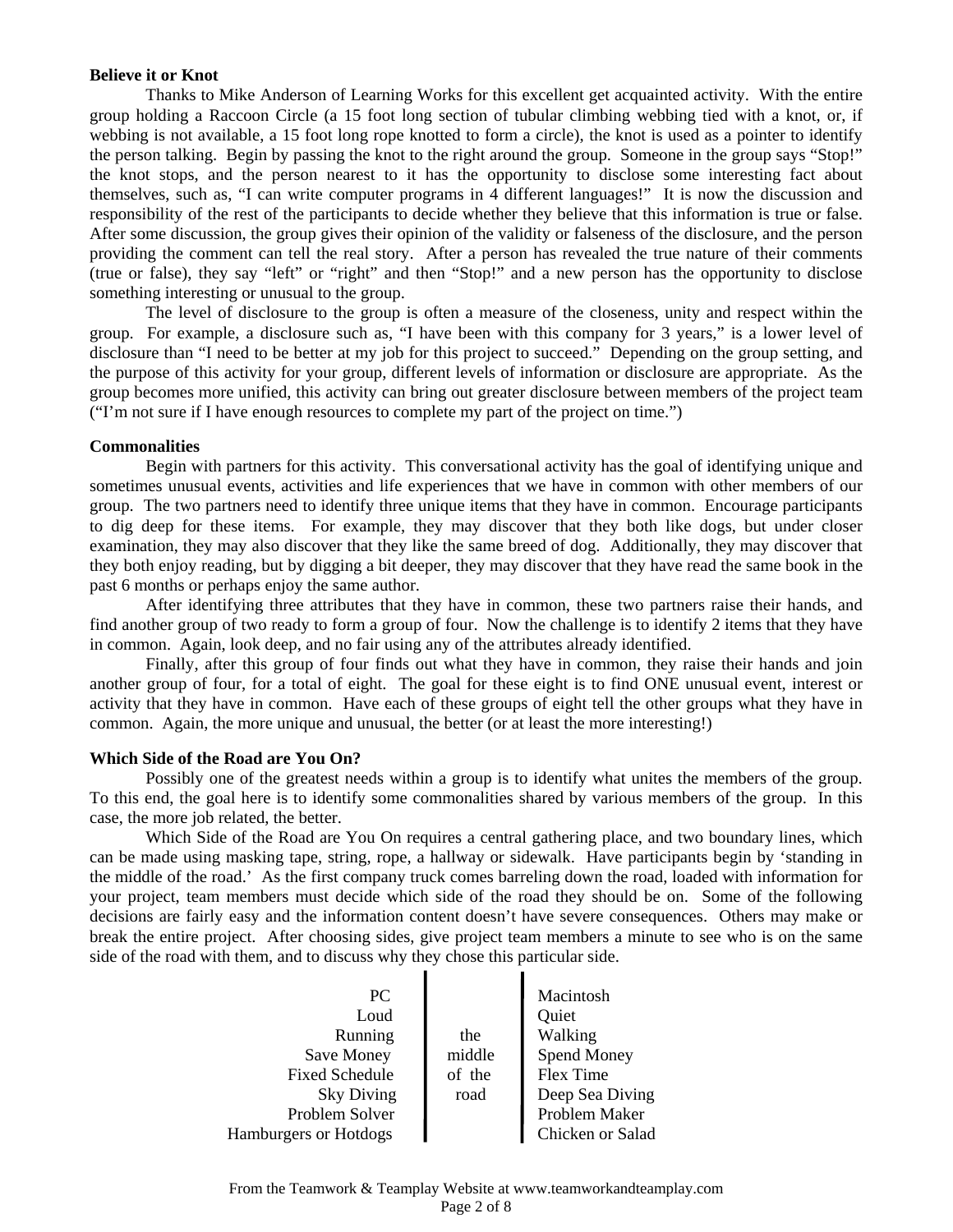The object here is to find interests, activities, choices and decisions that project team members have in common. Obviously team members can be on 'different sides of the road,' but don't focus on what is different, but rather who is on the same side with you. Alliances can be important. Be careful to choose topics appropriately for the audience that you are serving. This activity can be used with even large project teams, provided the folks in the middle of the road can hear when the truck is coming!

 This activity also provides the opportunity for a bit of group discussion throughout the process. For example, were some folks left 'in the middle of the road' and only saved by another person pulling them to safety as the information truck came speeding towards them? Or did they become 'corporate roadkill?' Did some folks change their minds during a particular decision, and then change sides? Is there always a right and wrong side of the road, or more appropriately, two possible choices, both of which have merit? Does the entire project team need to be on the same side of a particular issue for the team to move forward successfully? How would you go about trying to get everyone on the team on the same side of the road for a key project decision?

 In the book *Good to Great*, Collins talks about 'getting the right people on the bus and the wrong people off the bus,' and then 'getting the right people into the right seats.' This activity be used to explore where some members of your project team choose to be on specific team or management issues, but you might want to wait for the 'storming' stage of group formation to bring this up, rather then here in the safe environment of the 'forming' stage.

### **The Storming Stage**

This second stage of group formation introduces conflict and competition into the formerly safe and pleasant work environment. In many corporate settings, this stage typically is encountered around week two. Why week two? Because that is when most project team members have had the weekend to think about the resources and requirements of the job ahead. Suddenly those things which didn't seem to matter, begin to matter, and conflicts arise. Staff behavior ranges from silence to domination in this environment, and a project leader or manager needs to demonstrate coaching to successfully move through this stage.

### **Activities for the Storming Stage**

 While some project team members would rather avoid the conflict of this stage, it is important to build skills and show them how to cope and deal with the storming stage. The activities in this section, therefore, contain just a bit of stress (so that the door may be 'opened' to discuss what is really going on). The following activities are very challenging, and need to have a suitable amount of time after each one for discussion within the group.

### **Photo Finish**

 Thanks to Sam Sikes for this seemingly simple but yet complex activity. You can find this and other activities in his book, Executive Marbles (1-888-622-4203).

 Photo Finish (or the Finish Line) requires a straight line, made from masking tape or string. The task is for the ALL project team members to cross the line at exactly the same time. You can additionally "stress" the group by minimizing the available space that they have to plan prior to crossing the finish line. For example, if you place the masking tape finish line 3 feet away from a wall or fence, then the project team will have minimal space to work and communicate effectively - which in itself will lead to more mistakes by team members breaking the boundary.

 Tell the group that they have 15 minutes to make 5 attempts to cross the finish line at exactly the same time. This is a great opportunity to use a digital camera for instant feedback. Every time someone breaks the plane of the finish line, the facilitator yells, "Click!" even for the occasionally careless mistake.



 This activity involves planning, communication, timing and occasionally the ability to deal with frustration. Discussion topics after the completion of this activity include: What was difficult about the work environment? What could have been done to improve this situation? Who is in charge here that could have made the decision to improve the work environment? How did the group treat the team members that made unplanned mistakes? Could this task have been completed with zero mistakes? What do we as a project team need to do to cut down on the number of mistakes we make in the future on this project? In the end,

the task was completed, but how do the members of the team feel about their participation?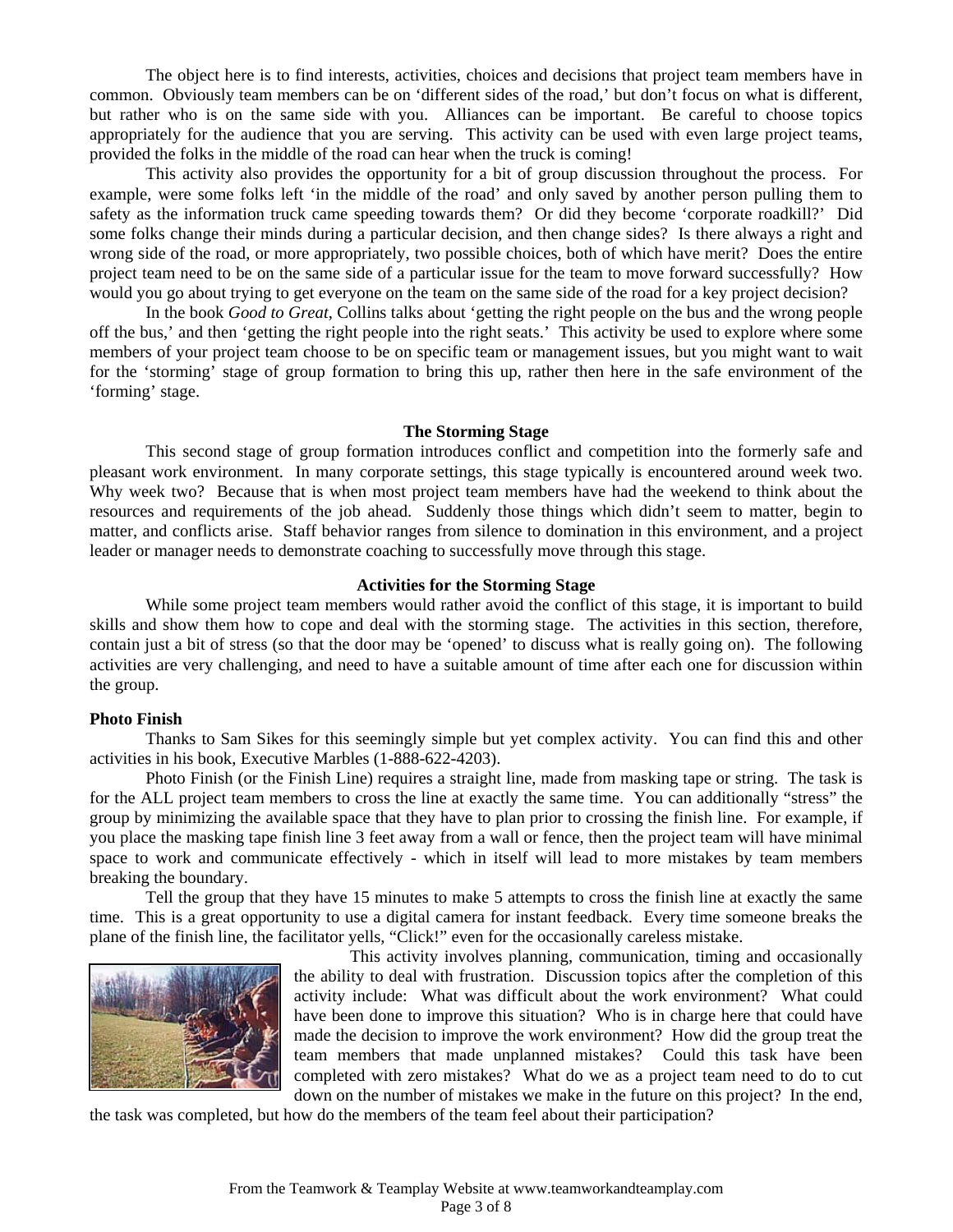Conventional corporate wisdom says that in order for a team to be successful, they need a combination of three components: a worthwhile task, an opportunity for growth and advancement, and a chance to form working relationships with the members of the team. In this activity, would you say that the team completed a worthy task? How about having an opportunity to learn, grow or advanced? How about improving the working relationships between team members? If any of these components was less than satisfactory, what could be done to improve them?

#### **Cross the Line**

 This activity requires a single straight line. With half of the group on one side of the line and standing about 6 feet (2 meters) behind the line, and the other half of the team on the other side, the scene is set for a moment of conflict (of "us" vs. "them"). Make no mistake, this activity is a bit higher level than most, but it is excellent for setting the stage to talk about conflict, negotiation and win/win, win/lose, and lose/lose scenarios.

 Tom Heck calls this activity, "Their Ain't No Flies On Me!", and begins this activity by having one side say, "There ain't no flies on me, there ain't no flies on me, there might be flies on you (point to folks on the other side), but there ain't no flies on me!", and then boldly taking a step towards the line (with just the right amount of attitude). The other side now replies, "there ain't no flies on me, there ain't no flies on me, there might be flies on you (pointing at the other folks), but there ain't no flies on me!", and takes a step towards the line. The first side now repeats with twice the attitude, and moves to the line, followed by the second side repeating their lines, and stepping face to face with the other side.

 The facilitator now says, "you have 3 seconds to get the person across the line from you onto your side of the line. GO!"

 Typically, this phrasing results in a rather quick tug of war between partners, and usually a physical solution (for one person at least) to the challenge. This provides an excellent opportunity to open the door for discussion on conflict, challenges, attitude, negotiation, and how to resolve differences between people. For example, you can ask, "how many partner teams ended up in a win/lose scenario, where one member obtained what they wanted (getting their partner to their side), but the other member did not?" "What about a lose/lose scenario, where both members struggled, but neither one obtained their goal?" And finally, "were there any teams that achieved a win/win solution, where both partners changed sides?" "What is it about our corporate culture that so many members of our team end up in win/lose or lose/lose scenarios, rather than a win/win solution?" "How can we fix this situation?" The next time you are in a 'cross the line' situation, what is the first thing you will do to avoid a win/lose or lose/lose scenario?



#### **Blind Square**

 In a safe environment (large open carpeted room with no obstacles, or perhaps a flat grassy outdoor space) blindfold the entire group, and allow them to search as a group and find a nearby piece of rope (about 100 feet long). After finding the rope, instruct the group that their goal, while still blindfolded, is to create a perfect square with the rope. You might continue and remind the group that a square geometrically consists of a closed shape with four equal length sides, and four 90 degree corners. Participants are allowed to slide along the length of the rope, but cannot let go, change sides, or move around another participant.

 This simple to explain but extremely difficult and time consuming to complete activity works best with a group of about a 10-15 participants. You can choose to invite one person to 'observe' the group, but not assist them in the completion of their task, and then to share their observations when the group has finished. The storming stage of this activity will be very obvious. Communication breakdowns, leadership abilities, directions, power issues and resource constraints all contribute to team member frustration and often make what appears to be a simple task infinitely more difficult. If establishing realistic scheduling goals is appropriate for this project team, then ask them to estimate a 'time till completion' for creating this rope square. If establishing quality standards, or work performance standards is realistic, then ask them to establish (while blindfolded), the performance criteria on how they will measure the outcome of this rope square project.. If team members are likely to encounter limitations in technology, wrong or misleading information, or confusion during their project work, consider tying one end of the rope permanently to a tree, fence, car or other non-moving object. Or tie a knot or two in the rope (but not at a distance that is likely to correspond with a corner).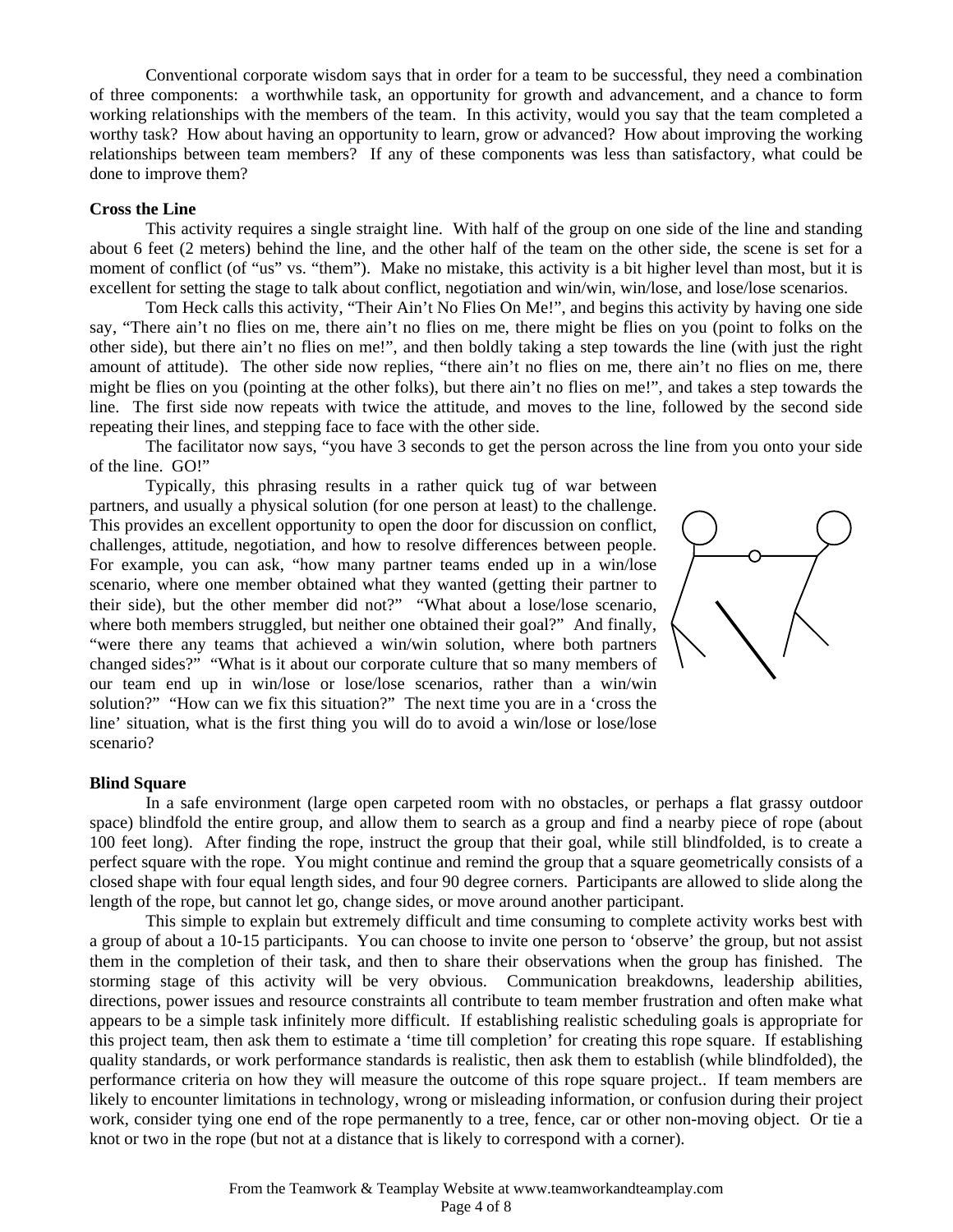After the group has reached the end (notice, I didn't say 'completed' the activity), here are a few ideas to discuss: Was the time estimate reasonable given the task? What was most of the time spent doing? What was the 'breakthrough' point in this activity? Were all members of the group equally engaged in the activity? Did some members of the group have more 'power' than others? If the group was asked to create another shape blindfolded, do you think you could be more efficient? Quicker? Accurate? This stage of group formation is called the Storming stage. What types of team behaviors did you notice during this activity that tells you the group was storming? What skills do you have now that you can use in the workplace when tasks become frustrating or difficult?

#### **The Norming Stage**

This third stage of group formation is typically a welcome breath of fresh air after the storming stage. Although the project team is not yet at the high performing stage, some of the bugs are beginning to be worked out within the group, and good things are beginning to happen. This stage of group formation includes cohesion, sharing and trust building, creativity and skill acquisition. The project leader or program manager demonstrates support during this stage.

### **Activities for the Norming Stage**

 Sharing, trust building, and skill building activities are used in the Norming stage. In addition to those shown here, check out additional activities in the '52 Staff Meetings' section of this book.

# **Inside Out**

 This is a great initial problem solving activity. Begin with a Raccoon Circle (15 foot long rope, tied into a circle) on the floor. Have the entire group step inside the circle. The task now is for the entire group to go from the inside of the circle to the outside, by going underneath the Raccoon Circle, without anyone in the group using their arms, shoulders, or hands.



 What is important in this activity, is to stress the group problem solving process. In order for other members of the group to assist in the completion of the task, they need to know the plan, and what their part is in the solution.

 To this end, encourage the group to "plan their work" and then "work their plan." This means that prior to ANY action, the group will need to plan their approach to solving this problem, and making sure that everyone in the group knows their part of the plan.

 After completing the task, debriefing questions include asking the group if they had a plan, and did they change the plan during the completion of the activity, and if so, why? As a second part to this activity, you can also ask the group to go Outside In, again without using their hands, arms or shoulders.... and see if they "plan their work" before "working their plan."



 Finally, Inside Out can be used to explore ethical behavior in the workplace. At a time when corporate responsibility and financial accounting irregularities both make the business headlines, ethical behavior is certainly important. Once the group has returned into the circle, ask if they 'followed the rules." Most will likely nod their heads yes. Then ask if anyone used their arms, shoulders or hands to complete the task. For example, to crawl on their hands and knees (see picture). Or to assist another member of their group, by holding them up. Suddenly some folks will realize that they interpreted the rules to mean, "not to touch the Raccoon Circle with our arms, shoulders or hands." This is an excellent opportunity to discuss the publics perception of this groups ability to follow rules, corporate guidelines, policies, civil ordinances or federate mandates.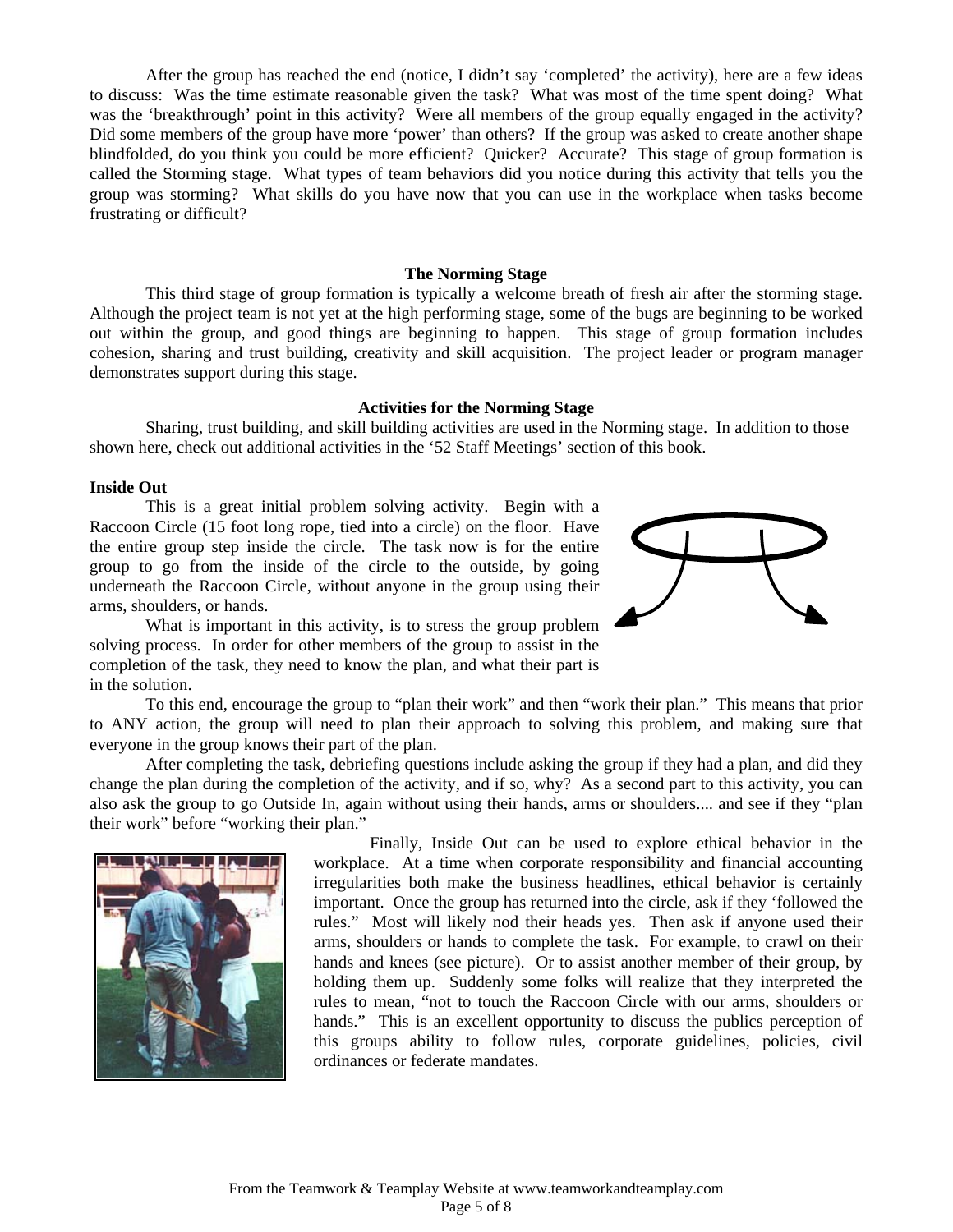### **Not Knots**

 In this activity, which can be accomplished with only a single piece of webbing (in a straight line, without a water knot), a "doodle" is constructed (see example below) and the group is given the choice of whether this doodle will create a KNOT or NOT A KNOT, when the ends of the webbing are pulled.

 The object here is to provide the group with some tools to use when they cannot easily form a consensus. Typically, upon analysis, about half of the group thinks the doodle will form a knot, and the other half a straight line. If this is the case, ask participants to partner with another person that has a different viewpoint (i.e. one partner from the KNOT side, and one partner from the NOT A KNOT side). By learning how to listen to a person with a different viewpoint, group members learn how to cooperate. After this discussion, ask participants to choose sides, with the KNOT decision folks on one side of the knot doodle, and the NOT A KNOT folks on the other side.

 At this point, it is likely that there will still not be a complete consensus within the group. Prior to slowly pulling the ends of the knot doodle, let the members of the group know that you will pull the knot doodle slowly, and that they can change sides at any time during the unraveling of the knot doodle (this illustrates the ability to make an initial decision, but still be flexible as more information becomes available). This is also a good time to discuss 'risk taking' on the job, and what the risk is of choosing what might be the wrong side.



#### **The Blind Trust Drive**

 Participants are asked to choose a partner for this activity that is approximately the same height. This activity should be conducted in a flat open space with no obstacles. One person stands in front, arms extended like they are holding onto the steering wheel of a car (the driver). Their partner stands behind them, with their hands on the shoulders of the person in front (the backseat driver). The 'blind' driver now closes their eyes, while the sighted 'backseat' driver safely steers them around the playing area. Remember, this is not a demolition derby or bumper cars, and a facilitator may act as the local law enforcement officer if necessary! Halfway through the activity, partners switch roles, and continue. At the completion of the activity, partners can provide feedback to their backseat drivers, and tell them what they liked about working with their partner, or what they would change about the guidance offered during the activity.

#### **The Performing Stage**

The fourth stage of group formation provides a feeling of unity, group identity, interdependence and independence. It is the most highly productive stage. Leadership from the project leader or program manager comes in the form of delegation. The team has all the skills, resources and talent needed to complete the task.



### **Activities for the Performing Stage**

 This stage is best explored using challenging activities that require advanced skills, but which can be successfully accomplished by the group. Activities that build enthusiasm are also helpful here. Large group projects such as tower building (using Tinkertoys©, uncooked spaghetti and marshmallows, newspaper and masking tape, or even PVC tubing), and challenge courses (low and high ropes activities) are useful. In the photograph, a group is completing a PVC tubing network which has plenty of connections, but no holes for anything to 'leak' out of the network. These Teamplay Tubes and other teambuilding props are available from Training Wheels Inc. at 1-888-553-0147 or www.[training-wheels](http://www.training-wheels.com).com.

# **Grand Prix Racing**

 Turn the Raccoon Circle into a complete circle or loop using a water knot, and you are ready for the ultimate in sport racing. Thanks to Tom Heck for not only the idea for this activity, but also the enthusiasm to lead it effectively. This activity will boost the enthusiasm of your audience, and provide some moderate competition in the process.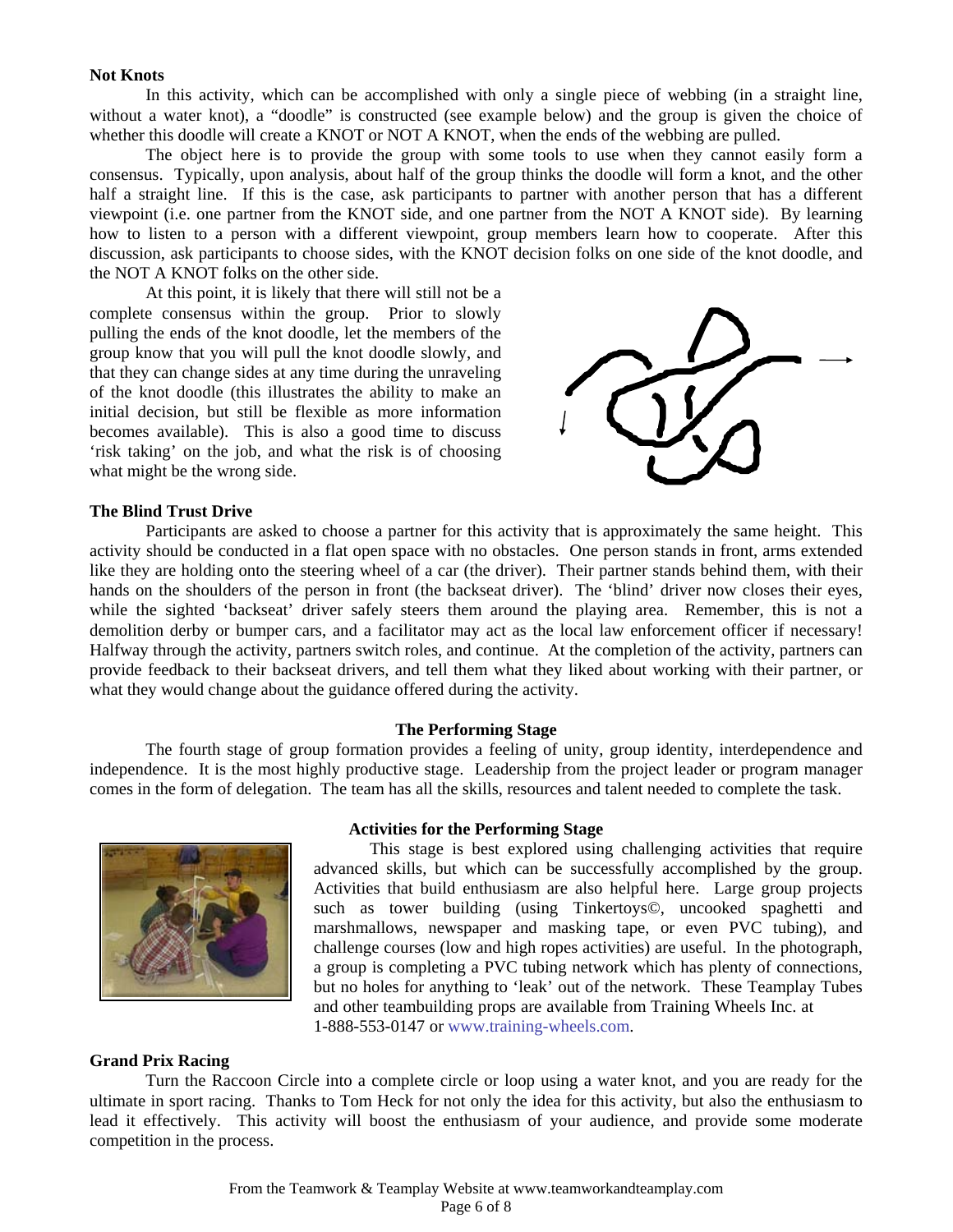Begin by spreading several Raccoon Circles around the available space, in close proximity to each other. Ask participants to join one of the "racing teams", picking their favorite color team in the process. Approximately 5 to 10 participants per Raccoon Circle. Have participants hold the Raccoon Circle with both hands in front of them.

 "Ladies and Gentlemen! It is summertime, and that means one thing in this part of the world - Grand Prix Racing ! Now I know that you are such die-hard race fans that just the thought of a race makes your heart beat faster. So this race comes in three parts. First, when I say that "we're going to have a race", your response is loud, "Yahoo!!!!!" Next I'll say, start your engines! and I want to hear your best race car sounds (audience practices making race car revving engine, shifting gears and braking sounds).

 Finally, with so many cars on the track today, it will be difficult to see just which group finishes their race first, so we'll need a sign indicating when your group is finished. That sign is to raise your hands (and the Raccoon Circle) above your heads and yell "Yessssssssss!""

 Logistically, Grand Prix involves having the group transfer the knot around the group as quickly as possible, using only their hands. This activity can even be performed for a seated audience. To begin, you'll need a "start / finish" line, which can be the person that was born the farthest distance away from the present location. The race begins at this location, and ends when the knot is passed around the circle, and returns to this same location (Yesssssssss!)

 Typically in Raccoon Circle Grand Prix racing, there are three qualifying rounds or races. The first race is a single lap race to the right, with the knot traveling once around the inside of the circle to the right (counterclockwise). The second race is a multi-lap race (two or three laps) to the left (clockwise) around the circle. And the final race of the series, is a "winner take all" championship race, with one lap to the right (counterclockwise) followed by one lap to the left (clockwise).

 Incidentally, after this activity, the group will not only be energized, but perhaps in a slightly competitive mood. From a sequencing standpoint, you can either continue this atmosphere (with more competitive challenges - such as a volleyball game, or corporate olympics) or introduce a bit of counterpoint, by following this activity with one that requires the group working together in a collaborative manner.

### **The Transforming Stage**

 The final stage of group formation is the other bookend to the initial forming stage. The Transforming stage allows the group to regroup, thank the participants and move on at the completion of the project or task. This stage is marked by recognition by the project leader, conclusion and disengagement by the team members.

## **Activities for the Transforming Stage**

Allow for the completion and conclusion of the group process. Feelings of celebration and affirmation are suitable. Different team members may experience this final stage at different rates. Don't rush for closure. For some team members, this project may have been the highlight of their career to date. The first activity, A Circle of Kindness, involves appropriate contact between team members, and for many teams (nurses, primary care givers, teachers and other 'hands-on' professionals) this style is fine. The second activity, Virtual Slideshow, has no contact between team members, is largely verbal, and may be used in settings where less contact is desired.

### **A Circle of Kindness**

Form a double circle with all group members, with one partner facing the center of the circle, and their partner behind them (also facing the center, with their hands on the shoulders of the inner circle person). The inner circle is asked to close their eyes, and only reply 'thank you' or keep silent. The outer circle is asked to quietly talk into the ear of the inner circle participants, mentioning something important that they learned from them or appreciated about them during the project, or a pleasant memory, or any other positive comment. The outer group then moves one person to the right, and continues. When the outer group has completed the circle, they are asked to become the center group, and the process begins again for a second round.

### **Virtual Slideshow**

With all participants seated in a close space, an imaginary slide projector 'clicker' is passed around the group. Group members are asked to 'show' an imaginary slide or photograph from the project, illustrating a perfect moment, or perhaps a moment from the future, that will be different because that person had the opportunity to work as part of this team. If you would like a non-imaginary virtual slideshow clicker, you can order one from Training Wheels at 888-553-0147 or [www.training-wheels.com.](http://www.training-wheels.com) This company carries a variety of conversation, group discussion & debriefing aids that help bring all the voices to your corporate discussions.